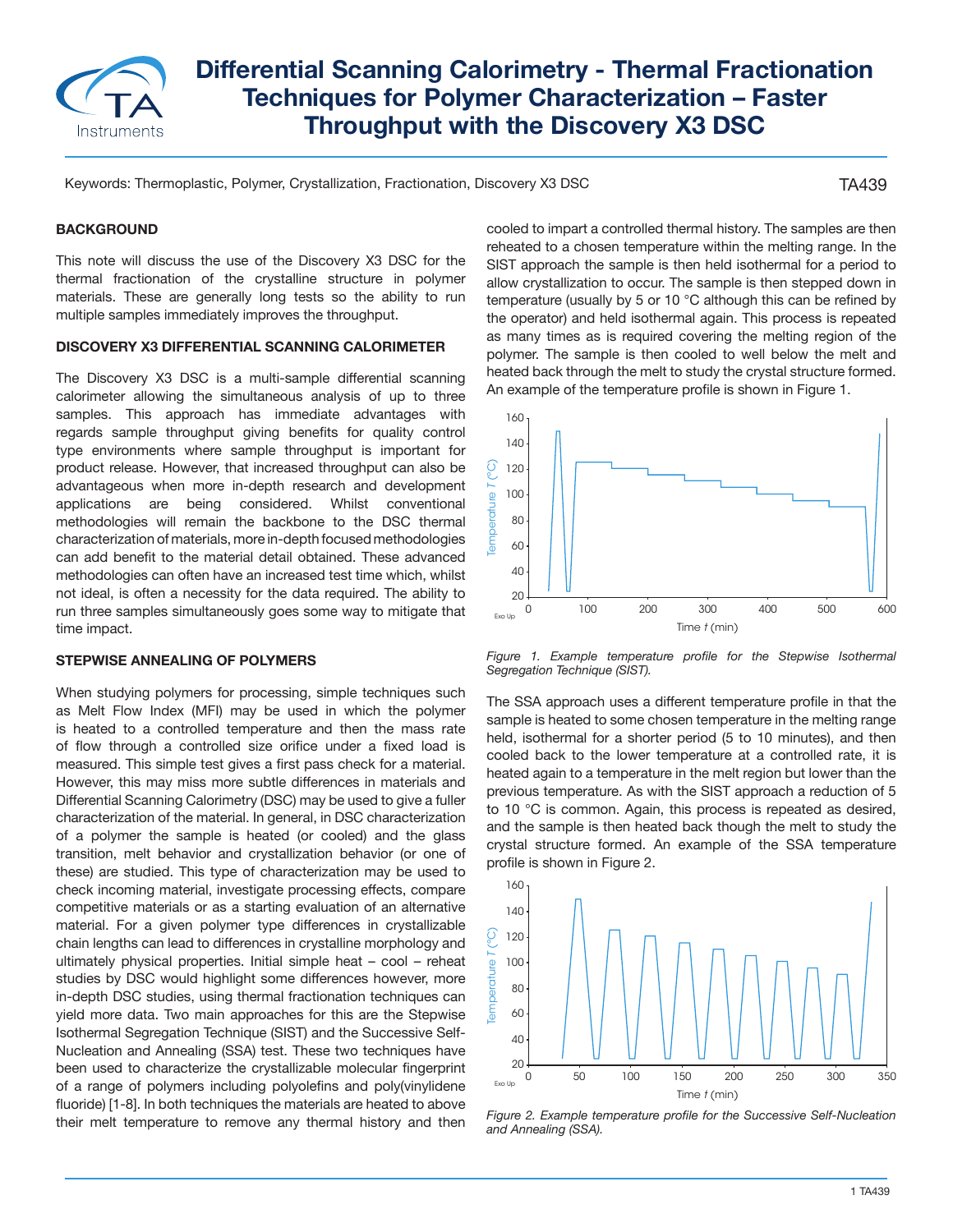It is immediately obvious that these tests are quite extensive with the examples above taking between five and nine hours. Whilst isothermal times and temperature ranges may be optimized the experimental time will still be significantly greater than a typical polymer characterization methodology and we cannot get away from these extended experimental times. Use of the Discovery X3 DSC, where three samples are run simultaneously will increase throughput three-fold.

#### **EXPERIMENTAL**

Three polyethylene resin samples designed for injection and rotational molding were characterized using both the SIST and SSA methodologies. Initial heat – cool – reheat data at 10 °C/min was obtained for the samples to define the temperature profiles to be used for the thermal fractionation methods. An overlay of the reheat data for the three samples is shown in Figure 3.



*Figure 3. Overlay of the reheat cycle at 10 °C/min of the three polymers being studies.*

It is worth pointing out that, whilst the melt region is broadly the same and the melting temperatures (defined as the peak temperature) are similar, there are some visual differences in the material responses through the melting. It would be reasonable that, for a basic characterization of the materials, this data in combination with the crystallization on the cooling curve data, may be sufficient analysis. This conventional DSC data was also run in the Discovery X3 DSC, so, whilst a faster test generally we still have the added advantage of faster throughput for the full characterization

The temperatures selected for the segregation techniques were based on these melt responses. In both tests the samples were heated to 150 °C at 10 °C/min then held isothermal for 5 minutes to remove any crystalline order. They were then cooled at 10 °C/ min to 25 °C to impart a controlled thermal history. Based on the observed melt range, thermal fractionation temperatures of 126°C (just below the peak temperature of the melt endotherm), 121 °C, 116 °C, 111 °C, 106 °C, 101 °C, 96 °C and 91 °C were used in both methodologies. The samples were then cooled to 25 °C at 10 °C/ min and heated back to 150 °C at 10 °C/min.

#### **RESULTS AND DISCUSSION**

In all the results data we will just consider the final re-heat to characterize the crystalline structure formed. Figure 4 shows the resultant melt profiles of the three samples after following the SIST segregation profile.



*Figure 4. Re-heat data after SIST methodology.*

Clear differences can be observed which could be related to the heterogeneity of the crystallizable chain segments. Based on the standard DSC data in Figure 3, the difference in Sample 1 is expected. However, differences are also observed between Samples 2 and 3 in the melt peaks generated by the annealing at 121 °C, and 126 °C. These differences may be indicative of the differences in the crystallizable chain segments. It is important also to note that whilst the full test took around 9.5 hours in total this allows a comparison of 3 samples directly. Had these three been run sequentially, 29 hours of testing would be required.

Figure 5 shows the same data overlay but for the samples characterized using the SSA methodology.



*Figure 5. Re-heat data after the SSA methodology.*

Here there is a clearer fractionation of the crystallizable polymer chains in all three samples suggesting that this approach may be more useful in picking out more subtle differences, however, it is important to note that neither approach was fully optimized. With regards to the relative melting endotherms a similar response can be observed here as was seen in the SIST analysis with Sample 1 showing the expected greater difference compared with Samples 2 and 3. The differences between Samples 2 and 3 are also seen and are clearer here than with the SIST methodology.

Obviously, the immediate advantage of the Discovery X3 DSC data as presented is that, for each methodology, the three data sets were generated simultaneously. It is worth noting that the control and analysis software (TRIOS) allows easy creation of overlays using a simple a drag and drop approach so quickly allowing comparison of the different thermal fractionation techniques and allowing comparison with the standard DSC data or other data